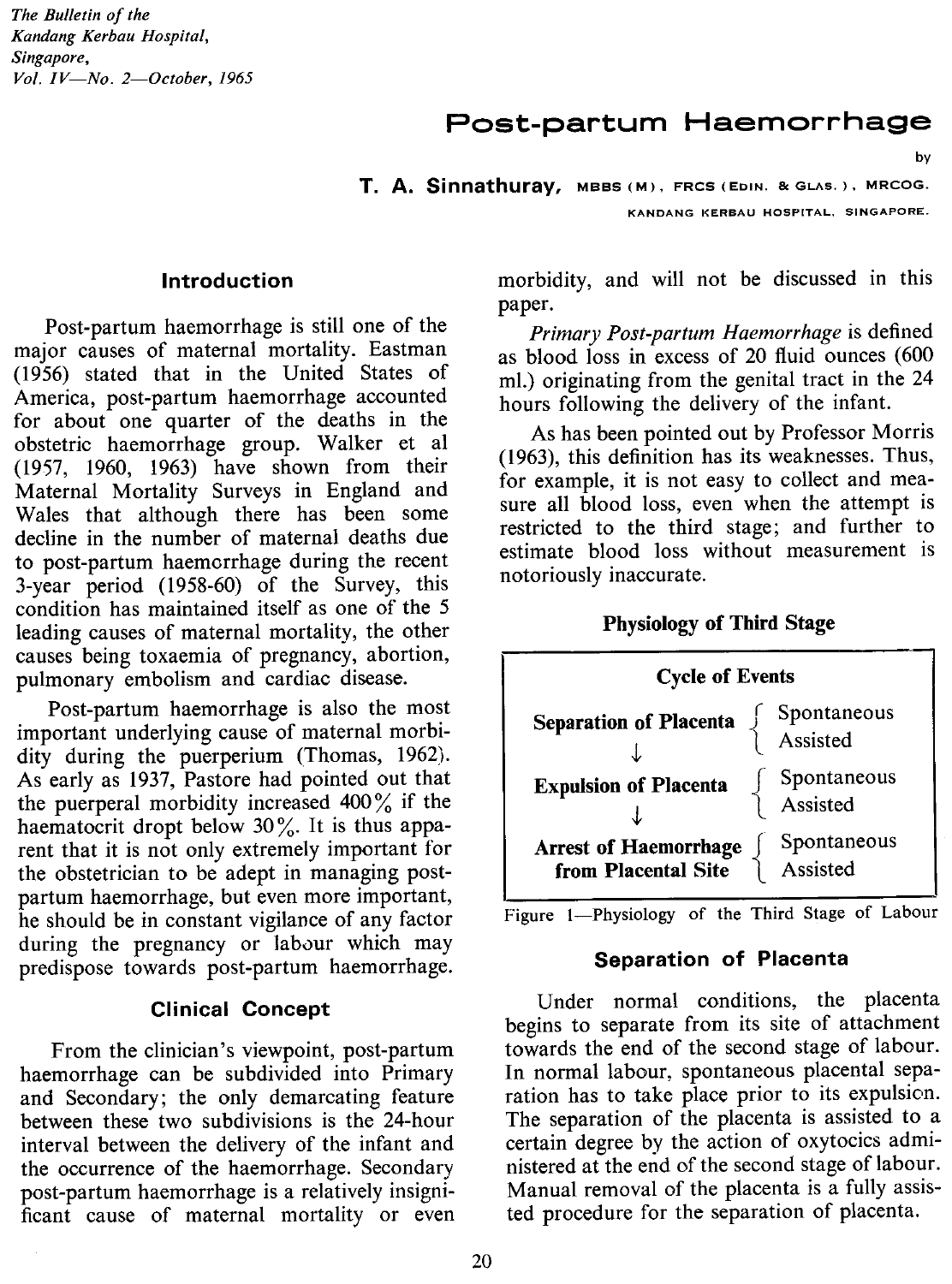### TABLE I Signs of Placental Separation/Descent

- 1. Lengthening of cord vaginally.
- 2. Sudden "Gush of Blood" vaginally.
- 3. "Fundal Pressure" Test.
- 4. Rising of Fundus.
- 5. Hardening of Fundus.
- 6. Side-to-side Ballotability of Fundus.
- 7. "Fundal Retraction" Test.

In Table I (above) are summarised the classical signs of placental separation and descent, with which every medical student, midwife and doctor should be quite familiar, and hence they need no further elaboration. It may not be possible to elicite all the above signs of placental separation and descent in every case.

# **Expulsion of Placenta**

This is the second phase of the third stage of labour. Spontaneous expulsion of the separated placenta is brought about by the propulsion of the placenta down the uterine canal by the contraction of the uterus, and thence from the vagina to the exterior by the actions of the pelvic floor and sphinctre vagina muscles. Assisted expulsion of the separated placenta may be effected either by simple fundal pressure, by Brandt-Andrews technique, or by manual removal.

### **Arrest of Haemorrhage from Placental Site**

This is the 3rd and final phase of the third stage of labour. In normal labour, spontaneous arrest of haemorrhage from the placental site is effected by the interplay of two mechanisms. Firstly, there is the closure of the patent uterine sinuses at the placental site, and this is effected by the contraction and retraction of the uterus after the expulsion of the placenta. Secondly, the normal blood coagulation mechanism comes into play, and the resultant thrombi plug up the small uterine sinuses. Assisted arrest of haemorrhage from the placental site can be effected by the judicious administration of oxytocic agents (ergometrine, syntometrine or oxytocin). These agents may be given either therapeutically or prophylactically, either in the end of the

second stage of labour or in the third stage of labour. These oxytocic agents act by promoting a firmer and more sustained state of contraction and retraction of the uterus.

# **Aetiology and Diagnosis**

## A. Atonic Causes

Uterine atonicity is the commonest underlying cause of post-partum haemorrhage. Postpartum atonicity of the uterus can be predisposed by a number of factors, all of which have been tabulated in Table II. Most of these factors operate for the first time in the third stage of labour, but some have been operative during the first and second stages of labour, and a few factors have been prejudicial to the case before the onset of labour itself, as would be the case of the grand-multiparae and structural uterine defects.

The accepted definition of a retained placenta is one that has not been expelled from the genital tract within one hour of the delivery of the infant. However, in practice, any placenta retained for more than half an hour would necessitate intervention for its removal. Retention of placenta may involve the entire placenta, or a portion of it, as would be the case of an accessory lobe or placental cotyledons; this latter state may present difficulties in diagnosis, and hence be overlooked. A retained placenta may be separated but incarcerated in the uterine cavity, it may be unseparated from its attachment, or very rarely it may be morbidly adherent (placenta accreta). Irrespective of which-ever of the above variants of retained placenta that is operative, this condition predisposes to postpartum haemorrhage by interfering with the normal contraction of the uterus, and in particular the retraction of the placental site. Postpartum retention of blood clots in utero may prevent the proper contraction of the uterus with consequent predisposition to atonic postpartum haemorrhage.

Overdistension of the gravid uterus is an inevitable feature of multiple pregnancy, foetal macrosomia, hydramnios and hydrops foetalis. Such uteri display a very high predisposition towards post-partum uterine atonicity and post-partum haemorrhage. The larger placental bed that is associated with multiple pregnancies and hydrops foetalis, is also said to be a contri-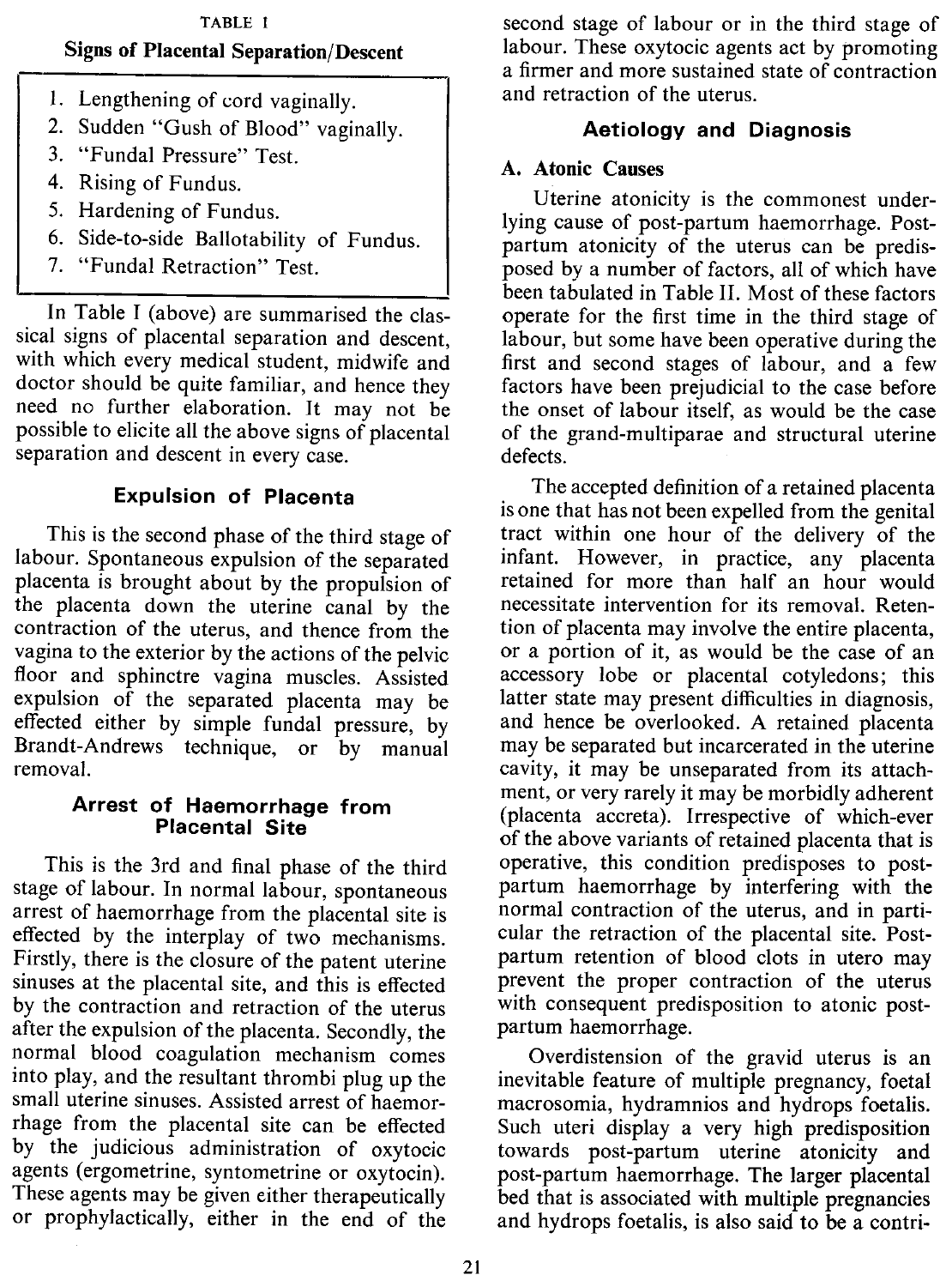butory factor. The association of atonic postpartum haemorrhage with grand multiparity is well-known, and it can be said that the risk of atonic post-partum haemorrhage increases pari passu with increasing maternal parity. In those patients with a positive past obstetric history of atonic post-partum haemorrhage or retained placenta, there is a higher predisposition towards a recurrence of atonic post-partum haemorrhage, and hence such cases will have to be booked for confinment in a Maternity Hospital.

#### TABLE II

#### Clinico-Pathological Classification of the Aetiology

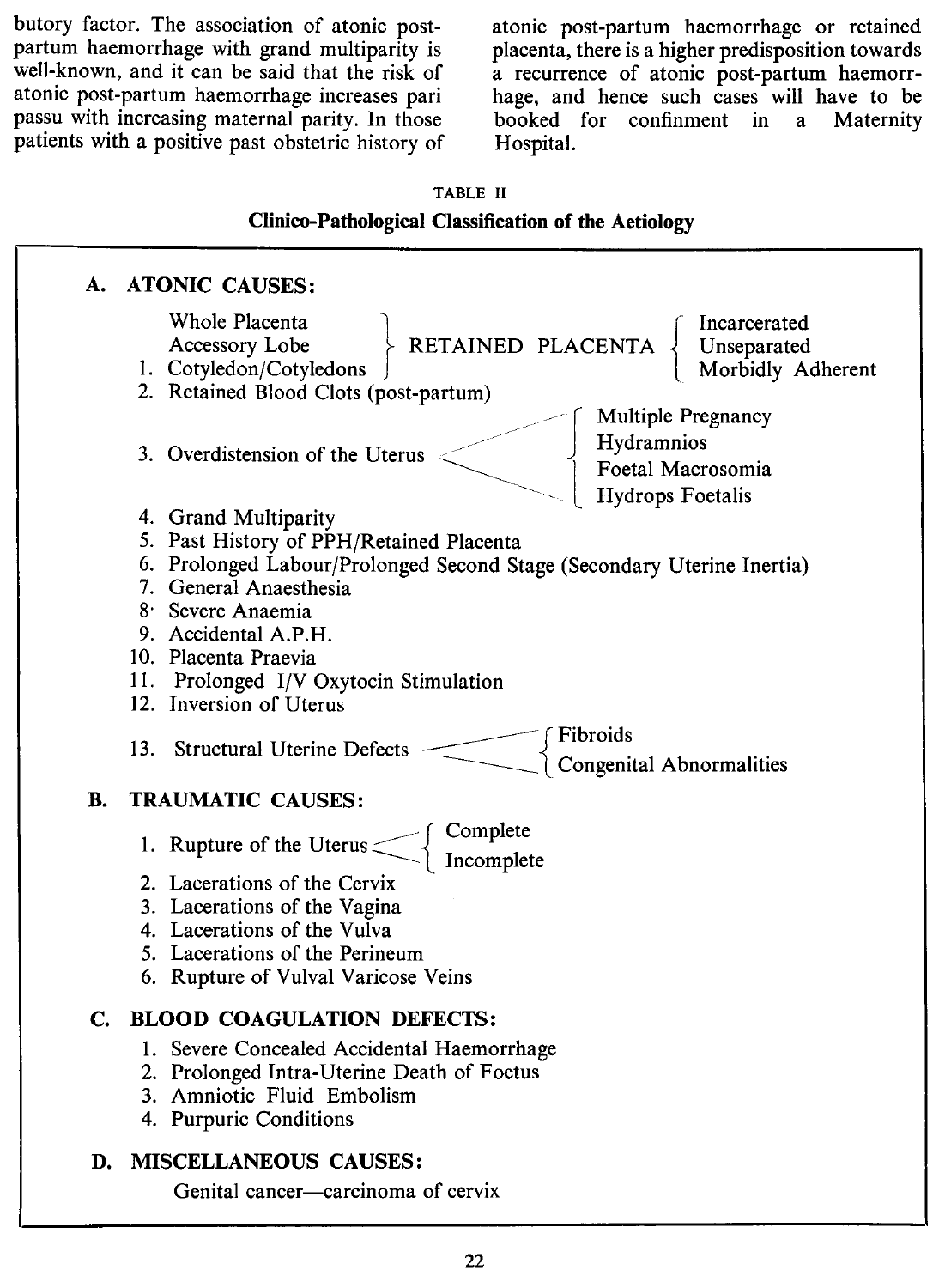In cases of prolonged labour or prolonged second stage of labour, there arises the risk of secondary uterine inertia with predisposition<br>towards atonic post-partum haemorrhage atonic post-partum haemorrhage. General anaesthesia used in operative obstetrics also predisposes to uterine atonicity with consequent risk of post-partum haemorrhage. Such risks are higher if anaesthetic agents like chloroform or halothane are used. Severe anaemia also predisposes towards atonic post-partum haemorrhage.

In those cases of accidental ante-partum haemorrhage, especially of the severe concealed type, atonic post-partum haemorrhage is a likely complication. Uterine atonicity in such cases is precipitated by a combination of factors, such as Couvelaire uterus, myometrial anoxia, and overdistension of the uterus by retroplacental clots. Besides uterine atonicity, impaired blood coagulation may predispose towards post-partum haemorrhage in these cases. Atonic post-partum haemorrhage may sometimes follow a placenta praevia delivery. The placental bed in the lower uterine segment does not contract and retract optimally, with the consequent risk of atonic post-partum haemorrhage.

The prolonged administration of oxytocin therapy to induce labour tends to decrease the responsiveness of the myometrium to oxytocics in the third stage of labour, with the consequent predisposition towards uterine atonicity and post-partum haemorrhage.

Acute inversion of the post-partum uterus results in its distortion and in failure of retraction of the placental bed, with consequence of atonic post-partum haemorrhage. Finally in those cases with structural uterine defects, such as fibroids or developmental anomalies, there is impairment of post-partum uterine contractility, with consequent risk of atonic post-partum haemorrhage. The risk of haemorrhage is higher if the placenta has been implanted over the site of a submucous fibroid.

### B. Traumatic Causes

Obstetric trauma as a cause of post-partum haemorrhage operates less frequently than uterine atonicity. Besides haemorrhage, neurogenic shock is also contributory to the maternal hazards in such cases.

Rupture of the uterus, complete or incomplete, is the most important of the traumatic causes of post-partum haemorrhage, and as will be shown later, this condition is an important cause of maternal mortality both in this Hospital as well as in England and Wales. Obstructed labour, from unrecognised disportions, foetal malpresentations, and foetal abnormalities, is still an important cause of uterine rupture. Unskilled obstetrical manipulations, such as internal versions, destructive operations and faulty forceps applications, can also result in uterine rupture. More recently, with the more liberal use of caesarean sections, the incidence of uterine rupture from dehiscence of caesarean section scars is on the increase.

Lacerations of the cervix, vagina, vulva and perineum, as a cause of severe post-partum haemorrhage are relatively infrequent, and when they do occur, they are the result of unskilled intrapartum obstetrical care. Severe haemorrhage can sometimes follow rupture of vulval varicose veins, and such cases may simulate other causes of post-partum haemorrhage.

### C. **Blood** Coagulation Defects

Severe hypofibrinogenaemia or afibrinogenaemia may sometimes complicate the picture in severe concealed accidental haemorrhage, prolonged intra-uterine retention of a dead foetus, or in the very rare condition of amniotic fluid embolism. This state of defibrination of the circulating blood begins in the antepartum or intrapartum period, and if not adequately reversed, may persist in the immediate postpartum period, with predisposition to postpartum haemorrhage from non-coagulation of the blood in the patent uterine sinuses. Besides hypofibrinogenaemia, uterine atonicity is an important predisposing factor of postpartum haemorrhage in those cases of severe concealed accidental haemorrhage and prolonged retention of a death foetus in utero.

Purpuric disease states severe enough to predispose towards post-partum haemorrhage are rarely encountered in pregnant women.

#### D. Miscellaneous Causes

The occurrence of genital cancer with pregnancy is extremely rare, and of these,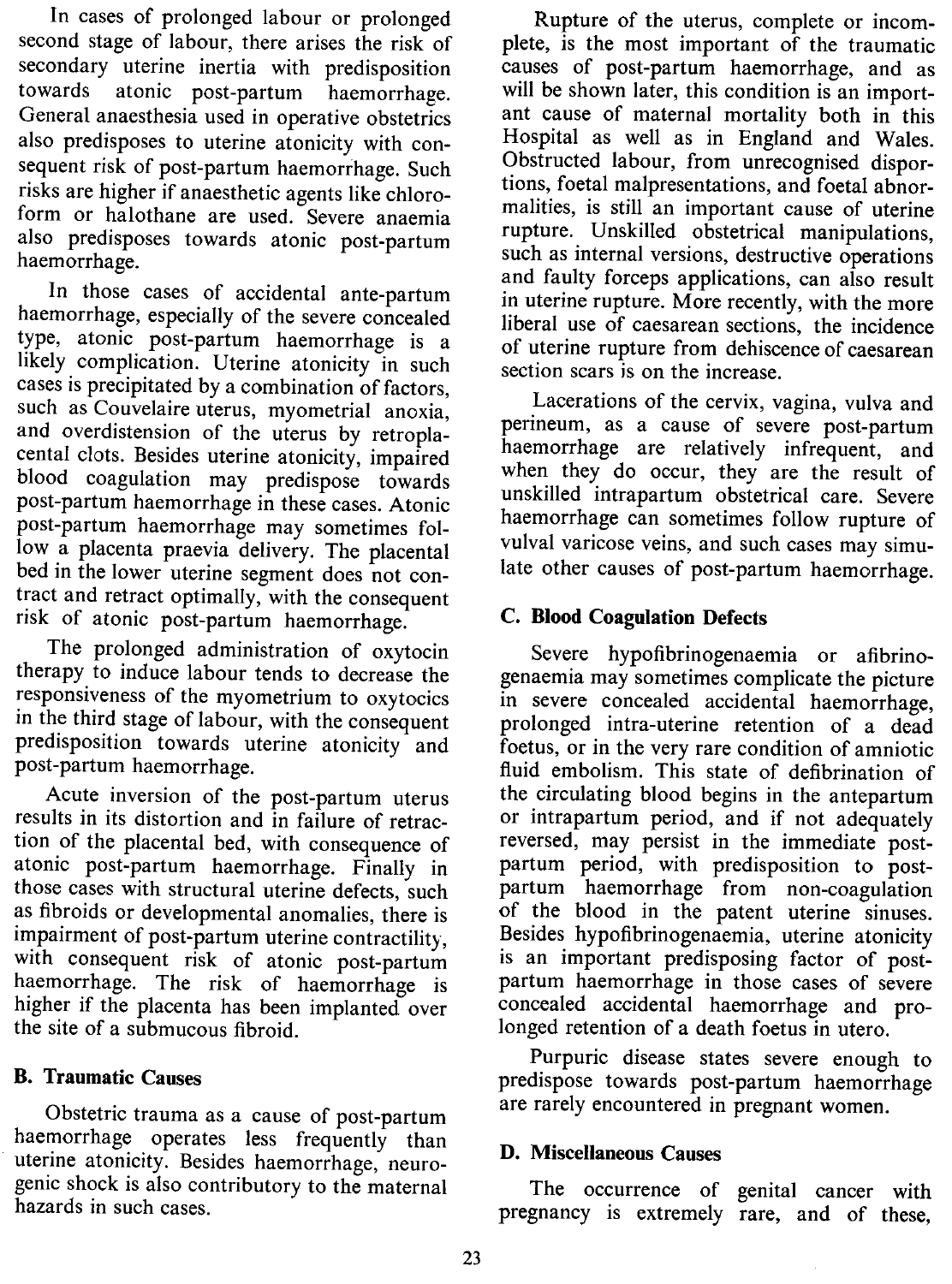ovarian and cervical cancers are the common types. In those cases of cervical carcinoma, which are undiagnosed and allowed to deliver per vaginam, there is a high risk of severe postpartum haemorrhage from the traumatised cervical cancer tissue.

#### **Hazards of Post-partum Haemorrhage Maternal Mortality Trends**

The principle hazard of untreated severe post-partum haemorrhage is maternal death from exsanguination. Post-partum haemorrhage is still a leading cause of maternal mortality, more so in the under-developed countries of Afro-Asia than in those countries of Europe and America, where improved standards of general health, nutrition and obstetrical care prevail.

Comprehensive statistical data of maternal mortality in post-partum haemorrhage for the Malaysian territories is unavailable, and similar data for the different parts of the world are difficult to come by. However such data for the Kandang Kerbau Hospital for the period of 1955 to 1962 have been made available (Lean, T.H., 1965). The maternal mortality trends from post-partum haemorrhage in England and Wales are also presented for comparative study. Data from England and Wales have been used in preference to other Western countries, primarily because of the ready availability of these data from the "Reports on Confidential Enquiries into Maternal Deaths in England and Wales" for the periods "1952-1954, 1955- 1957, and 1958-1960".

#### TABLE III

# **Maternal Mortality Patterns from Post-partum Haemorrhage in England and Wales**

| <b>Period under Review:</b><br>Pattern of Study:                                     | 1952-54                          | 1955-57                          | 1958-60                          |
|--------------------------------------------------------------------------------------|----------------------------------|----------------------------------|----------------------------------|
| Total No. of Deliveries<br>Total No. of Maternal Deaths<br>Gross Maternal Mortality  | 2,079,275<br>1,812<br>0.87/1,000 | 2,149,396<br>1,480<br>0.69/1,000 | 2,322,229<br>1,183<br>0.51/1,000 |
| Total No. of Maternal Deaths<br>from PPH<br>Maternal Mortality Rate from PPH         | 182<br>0.087/1,000               | 113<br>0.053/1000                | 115<br>0.049/1000                |
| No. of Maternal Deaths in<br>Confidential Enquiry<br>% of Maternal Deaths due to PPH | 1,410<br>$12.9\%$                | 1,200<br>$9.4\%$                 | 996<br>$11.5\%$                  |
| No. of Deaths from Atonic PPH<br>with Retained Placenta<br>Maternal Mortality Rate   | 53<br>0.025/1000                 | 24<br>0.011/1000                 | 15<br>0.006/1000                 |
| No. of Other PPH Deaths<br>excluding Trauma<br><b>Maternal Mortality Rate</b>        | 74<br>0.036/1000                 | 49<br>0.023/1000                 | 55<br>0.024/1000                 |
| No. of Traumatic PPH Deaths<br>Martenal Mortality Rate                               | 55<br>0.026/1000                 | 40 (33)<br>0.019/1000            | 45 (29)<br>0.019/1000            |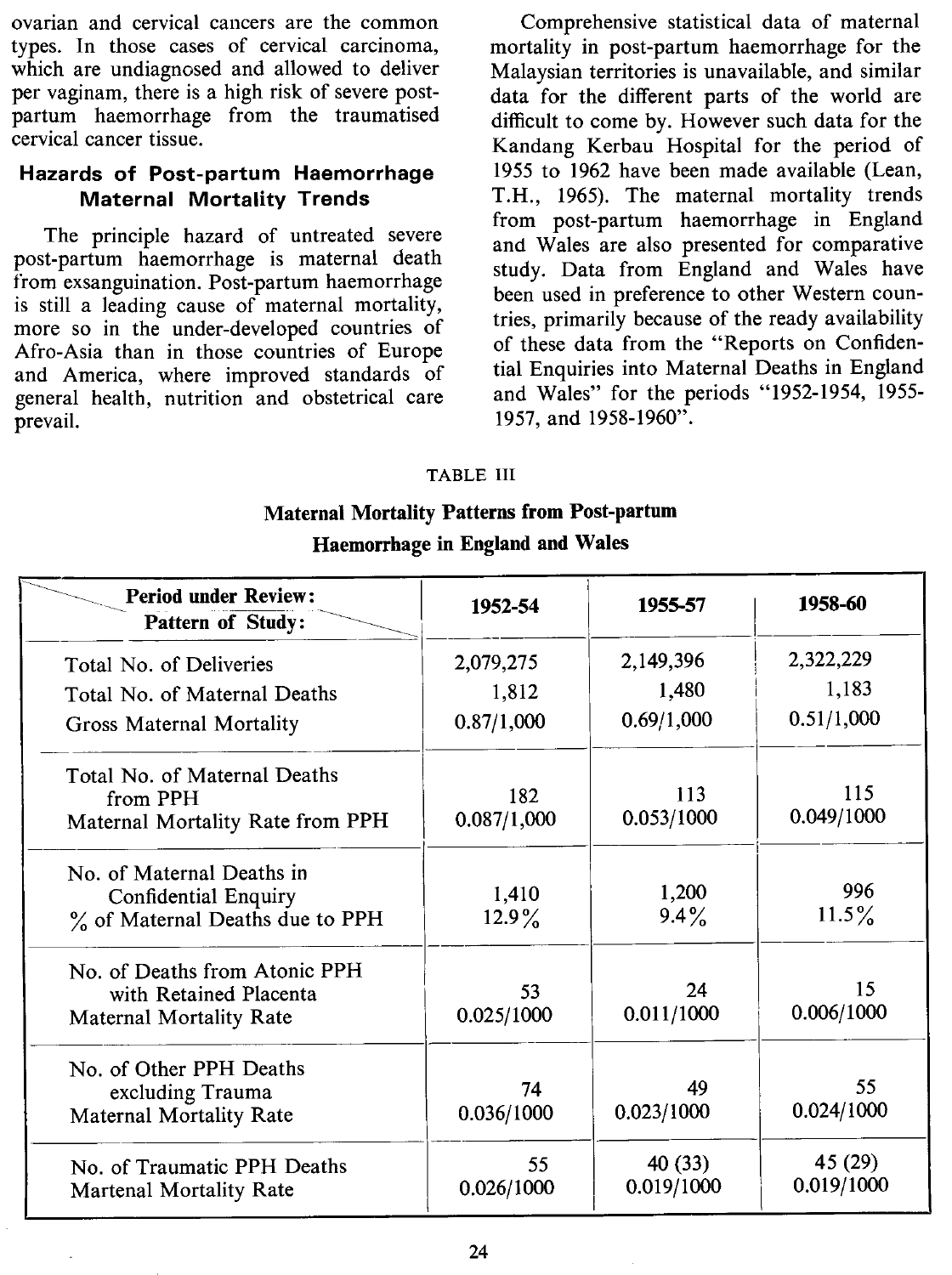The above table (Table III) shows that, during the three successive 3 year periods from 1952 to 1960 inclusive, the maternal mortality rate from all forms of post-partum haemorrhage had fallen pari passu with that of all maternal deaths, so that the maternal deaths from all post-partum haemorrhage cases were responsible for about  $10\%$  of all maternal deaths in England and Wales throughout the 9 year period. However, a glance at the section dealing with the maternal deaths from "Atonic PPH with Retained Placenta" reveals that there has been a sharp fall in the mortality rate by  $50\%$ in each of the three successive 3-year periods reviewed- $viz.$  from 0.025/1,000 to 0.011/1,000 to 0.006/1,000. The credit for the precipitous

fall in this group of PPH deaths should be primarily given to the more widespread establishment of regional "Flying Squad" and "Blood Transfusion" services throughout England and Wales during this period. The widespread availability of these two services ensured that skilled resuscitative measures were brought to these exsanguinated and often moribund patients at their bedside, be it in a peripheral Hospital, Maternity Home, or Domiciliary Service.

The Table also shows that a high proportion of the Traumatic PPH deaths were due to the rupture of uteri (33 out of 40 deaths in 1955- 1957, and 29 out of 45 deaths in 1958-1960).

#### **TABLE IV**

## Comparative Maternal Mortality Trends from Post-partum Haemorrhage in K.K. Hospital and England and Wales

| PLACE:                                                                             | <b>K.K. HOSPITAL</b>            | <b>ENGLAND &amp; WALES</b>      |
|------------------------------------------------------------------------------------|---------------------------------|---------------------------------|
| <b>PERIOD UNDER REVIEW:</b>                                                        | 1955-1962<br>$(8 \text{ yrs.})$ | 1955-1960<br>$(6 \text{ yrs.})$ |
| Total No. of Deliveries                                                            | 255,926                         | 4,471,625                       |
| Total No. of Maternal Deaths<br>Total Maternal Mortality Rate                      | 208<br>0.81/1,000               | 2,663<br>0.60/1,000             |
| Total No. of Maternal Deaths<br>from PPH<br>Maternal Mortality Rate from PPH       | 56<br>0.219/1,000               | 228<br>0.051/1,000              |
| Total No. of Maternal Deaths<br>Reviewed<br>$\%$ of Maternal Deaths from PPH       | 208<br>$26.9\%$                 | 2,196<br>$10.4\%$               |
| No. of Deaths from Atonic PPH<br>with Retained Placenta<br>Maternal Mortality Rate | 22<br>0.086/1,000               | 39<br>0.009/1,000               |
| No. of Other PPH Deaths<br>excluding Trauma<br>Maternal Mortality Rate             | 20<br>0.078/1,000               | 104<br>0.023/1,000              |
| No. of Traumatic PPH Deaths<br>Maternal Mortality Rate                             | 14(12)<br>0.055/1,000           | 85 (62)<br>0.019/1,000          |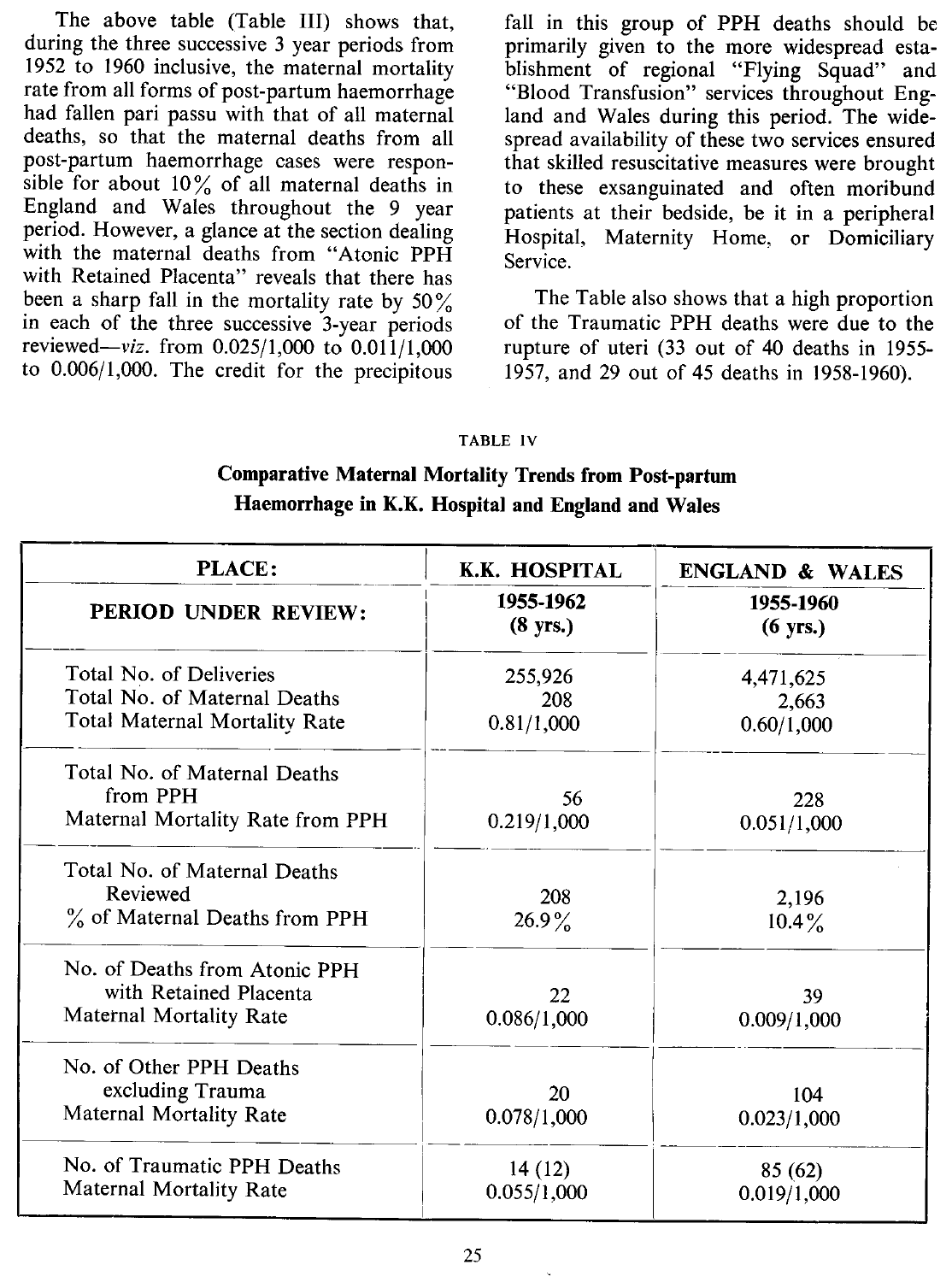A comparative study of the maternal mortality trends from post-partum haemorrhage in Kandang Kerbau Hospital (Lean, 1965) and in England and Wales (Walker et aI, 1960, 1963) is presented in Table IV (above). The periods under review are almost identical— 1955 to 1962 for K.K. Hospital, and 1955 to 1960 for England and Wales. Although the gross materanI mortality rate at this Hospital (0.81/1,000) is only about  $30\%$  more than that for England and Wales (0.60/1,000), the maternal mortality rate from all post-partum haemorrhage deaths at this Hospital (0.219/1,000) is over four times as high as that for England and Wales (0.051/ 1,000). It is further apparent that post-partum haemorrhage is responsible for  $26.9\%$  of all maternal deaths at this Hospital, as compared to only 10.4 $\frac{9}{6}$  of all maternal deaths in England and Wales; that is post-partum haemorrhage is  $2\frac{1}{2}$  times as frequent a cause of maternal mortality in this Hospital as compared to the whole of England and Wales.

A further breakdown study of the postpartum haemorrhage deaths is quite revealing. The maternal mortality rate for those cases of post-partum haemorrhage with retained placenta at this Hospital  $(0.086/1,000)$  is  $9\frac{1}{2}$  times as high as that for England and Wales (0.009/ 1,000). In comparison, the maternal mortality from other forms of post-partum haemorrhage including trauma at this Hospital (0.078/1,000 and 0.055/1,000) is 3 times as high as that for England and Wales (0.023/1,000 and 0.019/ 1,000). The rate of maternal deaths from uterine rupture at this Hospital (12 deaths) is also 3 times as high as that for England and Wales (62 deaths).

The comparatively higher rate of maternal mortality from post-partum haemorrhage in this Institution as compared to that prevailing in England and Wales is probably of multifactorial origin. Socio-economy is an important factor. The vast majority of these maternal deaths from post-partum haemorrhage in this Institution, like the majority of the patients, hail from the lower socio-economic strata. Such patients embark on labour in a poorly nourished state, and often with subclinical anaemia, as compared to their western sisters in the Welfare State of the United Kingdom. Complete lack of ante-natal care, and the domiciliary confinment of the high risk cases, again as a sequel of adverse socio-economic circumstances, has lead to a high proportion of this Hospital's maternal deaths being admitted in the third stage of labour, often exsanguinated and in a moribund state. There is little doubt that the establishment of a much needed "Flying Squad" Service in this Hospital may go a long way towards providing such moribund cases with the necessary first-aid resuscitative measures at their homes, before their transference to the Hospital.

The establishment of a Regional Blood Transfusion Service at this Hospital will provide for the immediate availability of the materials necessary for the resuscitation of those shocked and exsanguinated cases, and thus help towards the salvage of such maternal deaths. The administration of general anaesthesia in these cases, either for manual removal or uterine exploration, can be treacherous, and a badly administered anaesthesia by junior obstetric personnel in such circumstances may be just the "last straw" to death in these shocked and exsanguinated cases. Hence the establishment of a resident Obstetric Anaesthetic Service in this Hospital can contribute towards the salvage of such maternal deaths.

Finally, social taboos and ignorance of "Family Planning" has lead to a much higher proportion of grand multiparous patients in this Hospital, and there is no doubt that atonic post-partum haemorrhage and uterine rupture preponderate in such a class of patients. This is yet another important circumstantial factor contributory to a higher maternal mortality from post-partum haemorrhage in this Hospital, as compared to England and Wales.

### **Maternal Morbidity Trends**

If one pictures the entire "Hazards" from post-partum haemorrhage in the form of an "ice-berg", then the maternal mortality hazards represent that small portion of the "ice-berg" which is apparent above the water-level. Of far more importance are the maternal morbidity hazards that can follow upon post-partum haemorrhage, and just like the larger portion of the hidden "ice-berg", this is a far larger problem.

The immediate maternal morbidity hazards are many, some minor and some serious. Puer-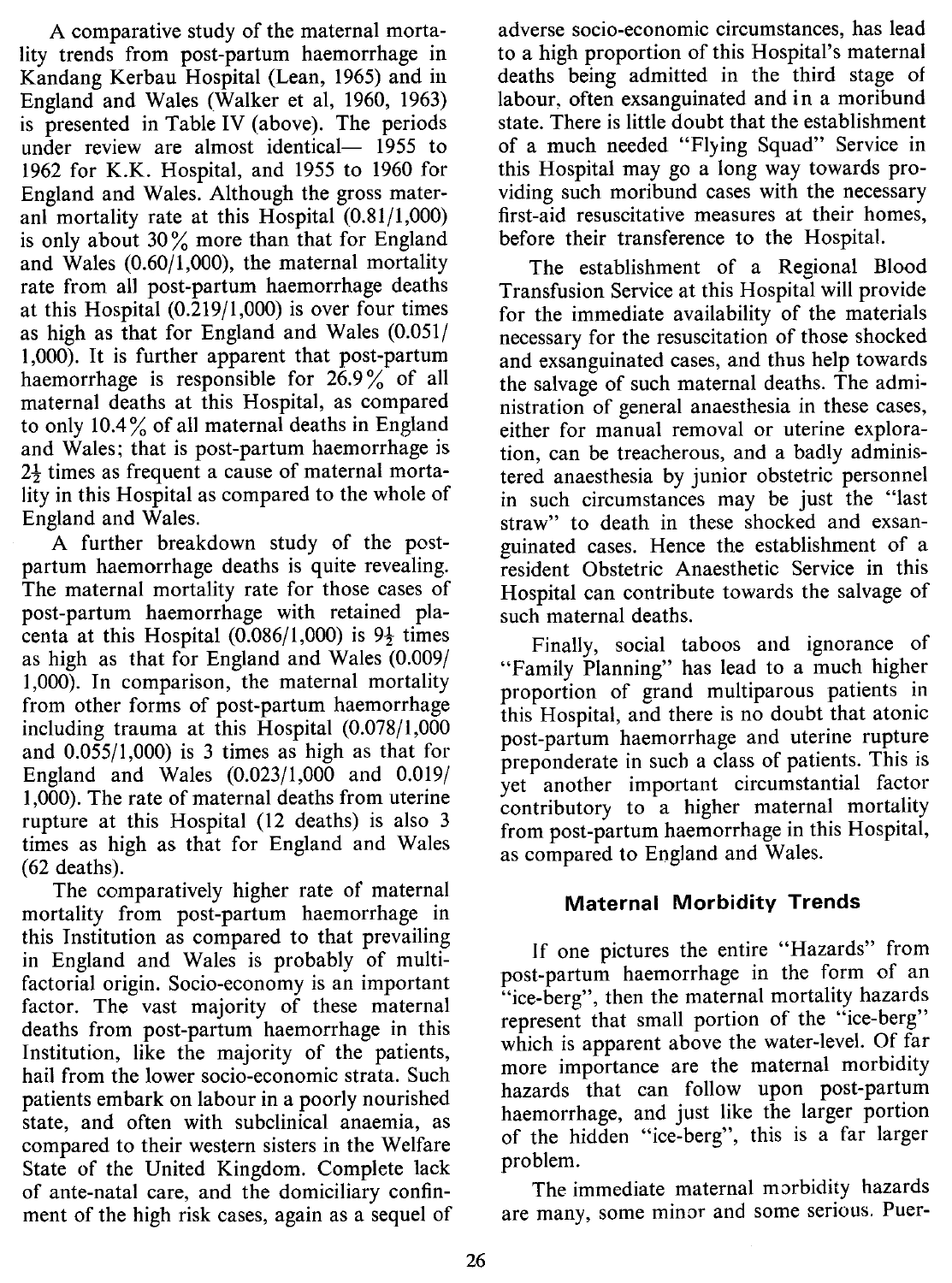peral debility, deficient lactation, poor wound healing, and flare-up of sepsis tend to occur with a fair degree of frequency in those cases where severe anaemia has followed upon the haemorrhage. Acute cardiac failure may result in those cases with pre-existing cardiac pathology--rheumatic or congenital heart disease. Acute renal failure may result if there has been a prolonged phase of shock following upon the haemorrhage. Irreversible anoxic cerebral trauma with mental changes is a rare complication, and may occur in those cases which recover from severe and prolonged state of shock following the haemorrhage.

Delayed maternal morbidity hazards are relatively rare, and can be difficult to detect. There are two groups of possible complications. Firstly, those cases with acute puerperal anaemia and debilitation, if not adequately treated, the patients may enter into a phase of chronic anaemia and debilitation. Secondly and rarely, patients, with severe post-partum haemorrhage

#### TABLE V Maternal Morbidity from Post-partum Haemorrhage

### A. Immediate:

- 1. Exsanguination  $\rightarrow$  Shock  $\rightarrow$  Death
- 2. Cardiac Failure
- 3. Flare-up of sepsis
- 4. Poor Wound Healing
- 5. Acute Renal Failure
- 6. Deficient Lactation
- 7. Irreversible anoxic cerebral trauma
- 8. Puerperal anaemia/debilitation

### B. Delayed:

- I. Chronic anaemia/debilitation
- 2. Hypopituitrism of varying degrees:
	- a) Hypothyroidism
		- b) Secondary amenorrhcea/infertility
		- c) Regression of secondary sexual characteristics
	- d) Adrenal Insufficienc)

### TABLE VI-Prevention of Post-partum Haemorrhage

## A. Prevention of Atonic Post-partum Haemorrhage:

- 1. Prevention and treatment of anaemia during ante-natal period
- 2. Hospital confinement of high risk cases<br>3. Avoidance of prolonged and exhausted
- Avoidance of prolonged and exhausted labours (esp. second stage)
- 4. Proper management of the third stage of labour
- 5. Preferential use of regional anaesthesia to general anaesthesia
- 6. Early manual removal of retained placenta<br>7. "Flying Squad" Service
- "Flying Squad" Service
- 8. Family Planning Service

## B. Prevention of Traumatic Post-partum Haemorrhage:

- 1. Skilled intrapartum obstetrical care:
	- (a) Manipulative vaginal obstetrical procedures
	- (b) Wider use of caesarean sections in preference to difficult vaginal delivery
- 2. Early detection and repair of genital lacerations/Hysterectomy

## C. Prevention of Post-partum Haemorrhage from Blood Coagulation Defects:

- 1. Prevention of severe accidental APH
- 2. Prompt reversal of coagulation defects:
	- (a) Evacuate uterine contents
	- (b) Liberal blood transfusion
	- (c) Use of triple strength plasma/fibrinogen
- 3. Avoidance of prolonged retention of I. U.D.
- 4. Skilful management of the third stage of labour

# D. Prevention of Post-partum Haemorrhage from Genital Cancer:

I. Elective LSCS delivery in preference to vaginal delivery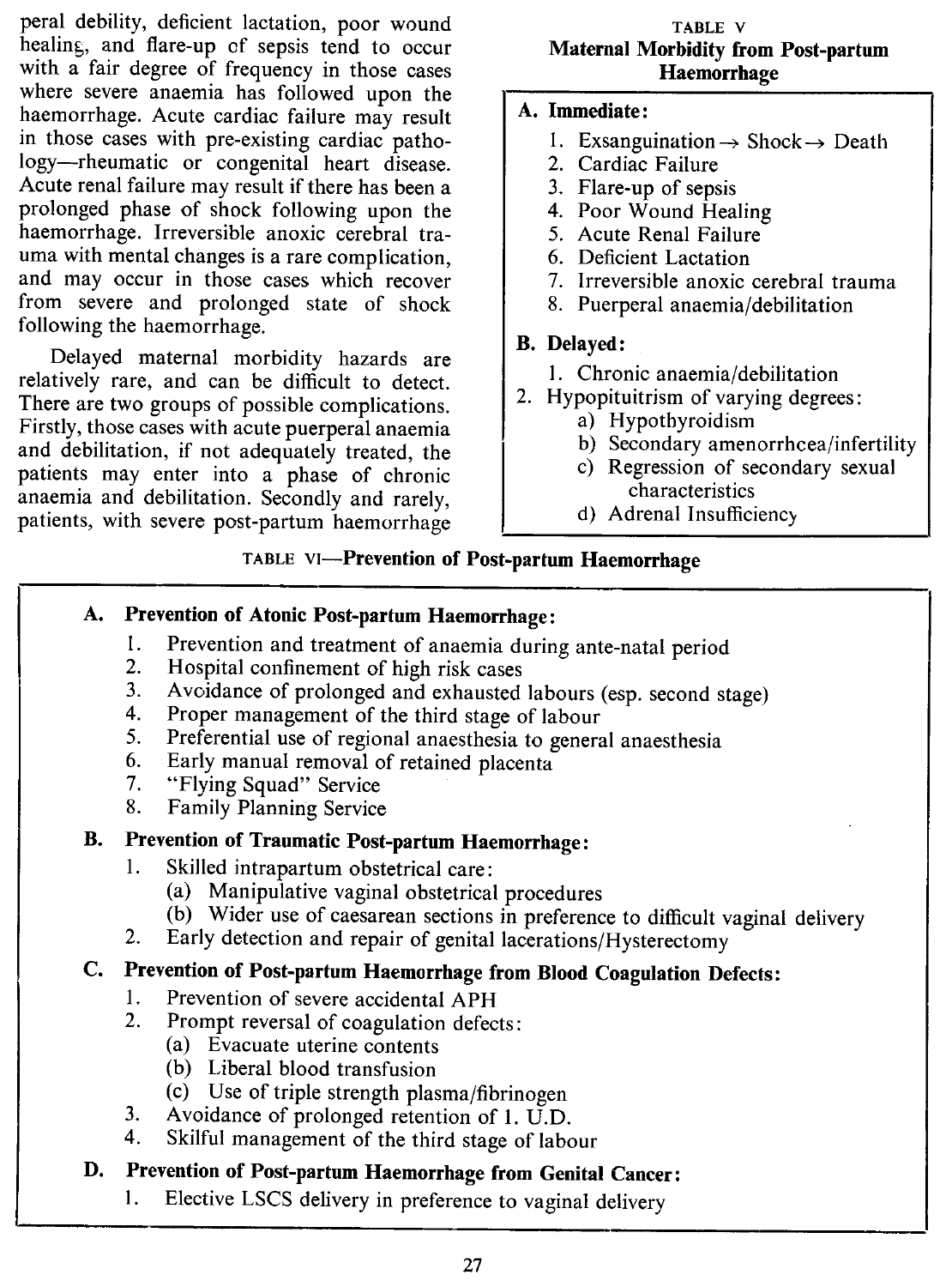and exsanguination, may sustain varying degrees of pituitary necrosis, with the long term effects of hypopituitrism. The form of these hypopituitary complications will vary with the extent of pituitary damage sustained. Minor forms may present with features of hypothyroidism, whereas the severe forms may in addition manifest features of secondary amenorrhoea, infertility and regression of secondary sexual characteristics due to ovarian insufficiency, or features of chronic adrenal insufficiency.

### **Prevention of Post-partum Haemorrhage**

"Prevention is better than cure", and this statement applies without reservations to the management of post-partum haemorrhage.

### A. Prevention of Atonic Post-partum Haemorrhage

The institution of preventive measures to reduce the occurrence and severity of atonic post-partum haemorrhage should rightly commence during the ante-natal care of the patient. The early detection and treatment of anaemia, and the proper selection of high risk cases for Hospital confinement falls within the province of good ante-natal care. The avoidance of prolonged and exhausted labours, especially in the second stage, and the proper management of the third stage of labour, with the routine prophylactic use of oxytocic agents, especially f/V ergometrine or syntometrine can contribute considerably towards the reduction of maternal mortality and morbidity from atonic postpartum haemorrhage.

The wider use of Family Planning Service in this State of Singapore can contribute towards the reduction of atonic post-partum haemorrhage, especially when it is apparent that a high proportion of this Hospital's confinements occur in the grand-multiparae.

#### B. Prevention of Traumatic Post-partum Haemorrhage

The availability of skilled intrapartum obstetrical care is of considerable importance for the avoidance of traumatic post-partum haemorrhage. In particular, all manipulative vaginal obstetrical procedures, be they forceps, internal versions or destructive operations, should be skilfully undertaken. In preference to difficult

vaginal delivery, the wider use of caesarean sections should be advocated. The early detection and repair of genital lacerations, and prompt performance of hysterectomy in those cases of uterine rupture can contribute considerably towards the reduction of maternal mortality and morbidity from traumatic postpartum haemorrhage.

#### C. Prevention of Post-partum Haemorrhage from Blood Coagulation Defects

Hypofibrinogenaemia following upon severe concealed accidental antepartum haemorrhage can be prevented by the prompt and early treatment of pre-eclamptic toxaemia. In those cases of established concealed accidental haemorrhage, the severity of coagulation defects could be arrested and reversed by the speedy evacuation of the uterine contents, liberal blood transfusion, and the use of triple strength plasma/fibrinogen.

Hypofibrinogenaemia following upon the prolonged retention of a dead foetus in utero could be avoided, if efforts are made to dislodge such a foetus within 3 to 4 weeks of the occurrence of the intra-uterine death.

In both the above conditions, particular skill and care should be exercised in the management of the third stage of labour, as severe haemorrhage can occur from the combination of uterine atonicity with hypofibrinogenaemia.

### D. Prevention of Post-partum Haemorrhage from Genital Cancer

Severe post-partum haemorrhage, following upon vaginal delivery, in cases of carcinoma of cervix, can be prevented by the early detection of the condition, and the performance of abdominal delivery in such cases.

### Management of Post-partum Haemorrhage

Most aspects of the management of postpartum haemorrhage have been discussed in the preceding section, dealing with the preventive aspects of post-partum haemorrhage. It is, therefore, intended only to outline the salient aspects in the management of post-partum haemorrhage in the following two tables (Tables VII and VIII). These tables are self-explanatory.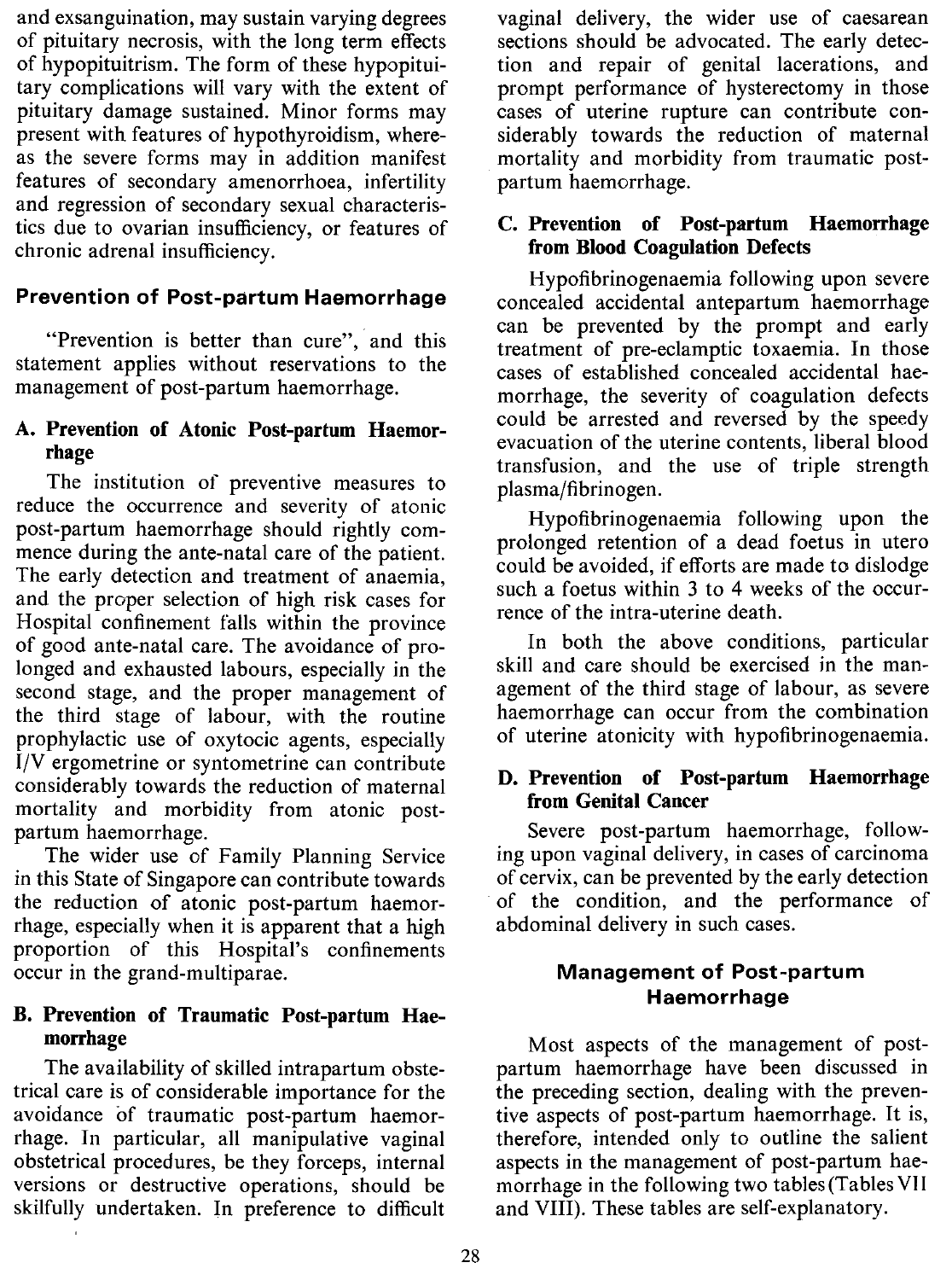### TABLE **vII-Outline of First-Aid Measures in the Management of Post-partum Haemorrhage in Domiciliary/Maternity Horne Practice**

| 1. | Emergency administration of oxytocics by attendent $-\begin{cases}$ Doctor<br>Midwife                                                                         |
|----|---------------------------------------------------------------------------------------------------------------------------------------------------------------|
| 2. | Summoning of "Flying Squad" Service                                                                                                                           |
|    | 3. Resuscitation of Shocked Patient— $\begin{cases}$ Transfusions<br>Sedation                                                                                 |
| 4. | Arrest of Haemorrhage Procedures:<br>(i) Oxytocics<br>(ii) Manual Removal of Placenta<br>(iii) Uterine/Vaginal Packing<br>(iv) Replacement of Inverted Uterus |
|    | Transfer of Resuscitated Patient to Hospital                                                                                                                  |

# TABLE VIII-Outline of Management of Post-partum Haemorrhage in Hospital Practice

- 1. Emergency administration of Oxytocics
- $\int$  Transfusions 2. Resuscitation of Shocked Patient— $\left\{\begin{array}{c} \infty \end{array} \right\}$  Sedation
- 3. Diagnosis of the Underlying cause of Haemorrhage:
	- (i) Atonic causes
	- (ii) Traumatic causes
	- (iii) Blood Coagulation Defects
	- (iv) Miscellaneous
- 4. Treatment of the Underlying cause of Haemorrhage:

#### (a) **Atonic PPH:**

- (i) Manual removal of placenta/exploration of the uterus
- (ii) Parenteral oxytocics-ergometrine, syntometrine, oxytocin
- (iii) Hot Uterine Douche
- (iv) Uterine Packing-Fibroid uterus only indication
- (v) Replacement of inverted uterus
- (iv) Hysterectomy-last resort

### (b) **Traumatic PPH:**

(i) Prompt reparative surgery (ii) Hysterectomy

### (c) **Coagulation Defect PPH:**

- (i) Fresh Blood Transfusions
- (ii) Triple/quadruple strength of plasma transfusions
- (iii) Fibrinogen Therapy
	- {  $IV$  calcium gluconat iv) Supportive Medication  $\rightarrow$   $\frac{1}{1}$  (V oxytocic agents)
- (d) **Carcinoma of Cervix:**

(i) Vaginal Packing (ii) Wertheim Hysterectomy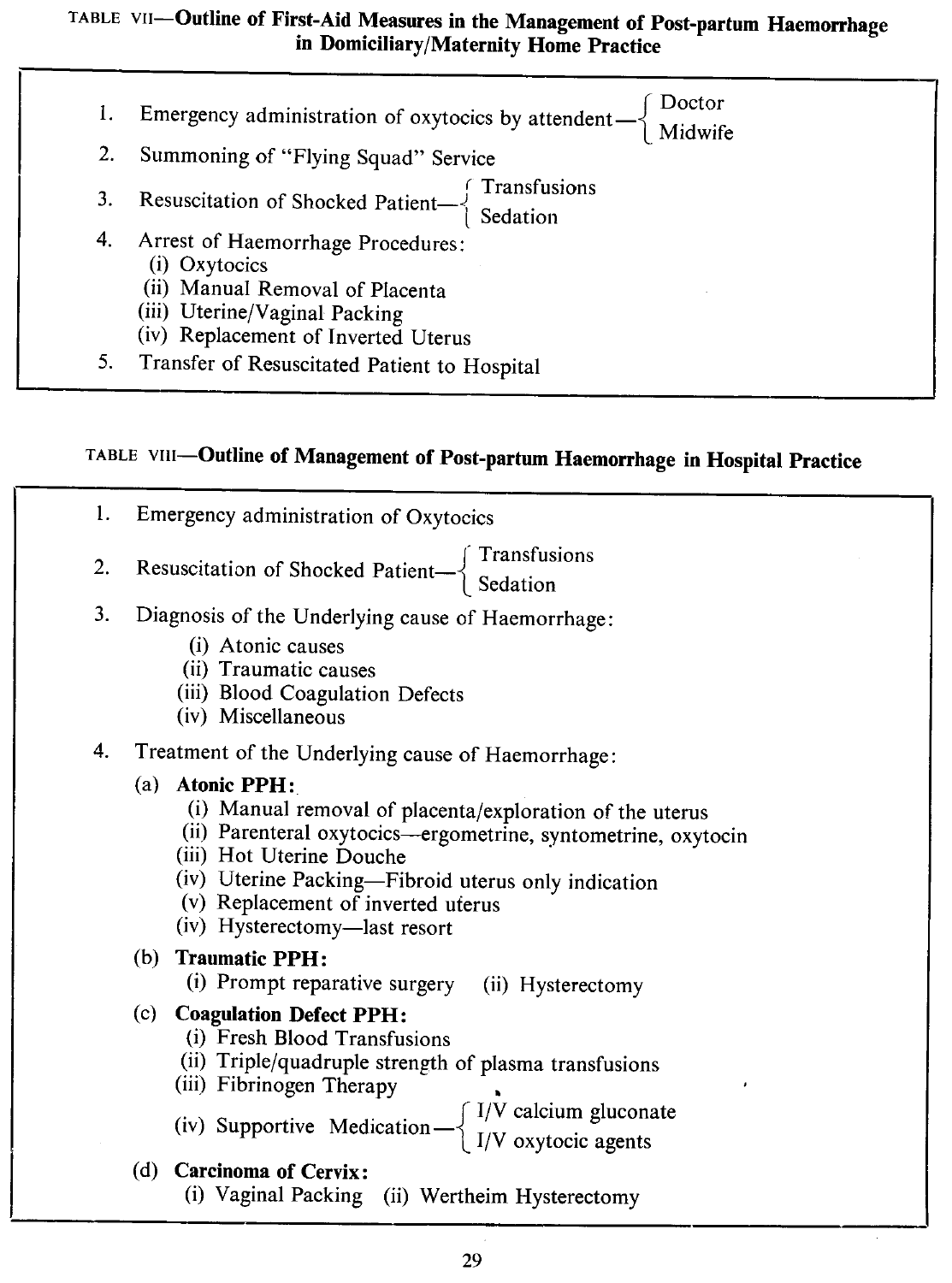#### **TABLE IX**

## **Summary of Programme for the Reduction of Maternal Mortality and Morbidity from Post-partum Haemorrhage**

- 1. Improvement in the Socio-Economic Standards of the community
- 2. Comprehensive Ante-Natal care:
	- (a) Detection and treatment of anaemia
	- (b) Detection and treatment of Toxaemia of Pregnancy
	- (c) Selection of cases for Hospital confinement
- 3. Adequate Hospital facilities for the confinement of high risk cases
- 4. Skilled intrapartum obstetrical care:
	- (a) Adequate trained obstetric personnel
	- (b) Avoidance of prolonged labours
	- (c) Skillful management of the second stage of labour
	- (d) Proper management of the third stage of labour
	- (e) Prompt treatment of causative factor of PPH
- 5. Adequate Blood Transfusion Service:
	- (a) Elective blood grouping/cross-matching of high risk Ante-Natal cases
	- (b) Establishment of a Regional (Hospital) Blood Transfusion Service
	- (c) Ready availability of blood stocks
- 6. "Flying Squad" Service
- 7. Obstetric Anaesthetic Service
- Comprehensive Family Planning Service 8.

#### **Programme for the Reduction of Maternal Mortality and Morbidity from Post-partum Haemorrhage**

As a summary of the discussion that has prevailed, in Table IX is outlined a comprehensive programme for the reduction of maternal mortality and morbidity from post-partum haemorrhage. This Table is self-explanatory.

#### **Conclusions**

It is apparent that post-partum haemorrhage is still a leading cause of maternal mortality and morbidity in most centres. These hazards are higher in this Hospital in comparison to western countries. Improvements in the general standard of living, and in the standards of overall obstetric care can contribute considerably towards the reduction of these hazards. In view of the large volume of abnormal obstetric work that can arise in a centre which deals with about 40,000 deliveries per annum, there is a strong case for the establishment of Para-Obstetrical Services within this Hospital, such as a Regional Blood Transfusion Service, an Obstetric Anaesthetic Service, and a "Flying Squad" Service. Such services are necessary if the hazards of maternal mortality and morbidity from post-partum haemorrhage are to be reduced to those comparative levels prevailing in western countries. The wider advocation of Family Planning also contributes indirectly towards the same goal.